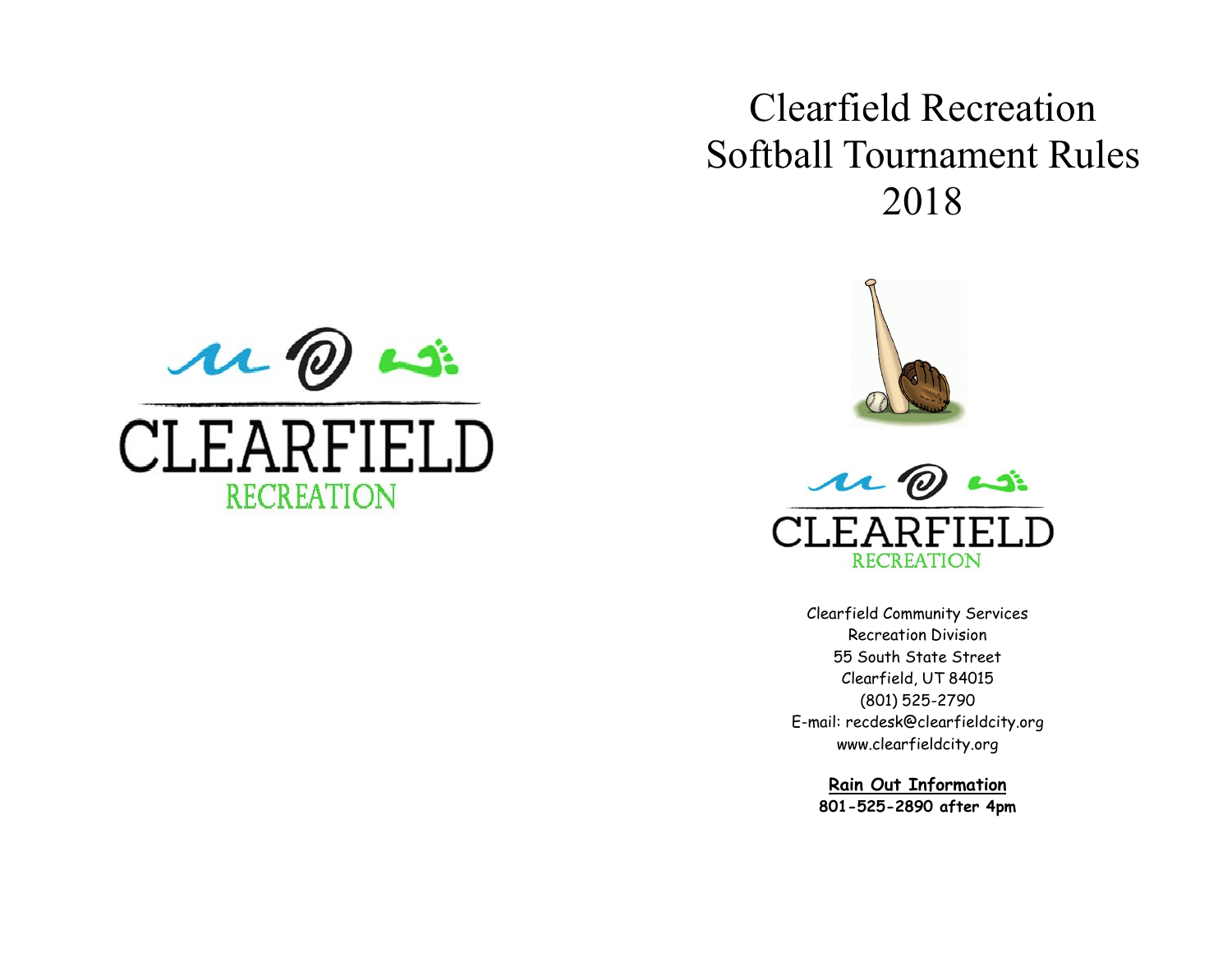## **Clearfield Recreation** Softball Tournament Rules 2016

- 1. Regular USSSA rules will govern all games except as amended by the Clearfield City Recreation Department rules listed below.
- 2. Time listed on the schedule is game time and forfeit time. Teams should be ready to play ten (10) minutes prior to the start of the game. All starting lineups need to be submitted to the official scorekeeper at least ten minutes before game time. Games must start on time. There will be no time allowed for infield warm-ups.
- 3. Games will consist of seven innings with no new inning beginning after 50 minutes. Time begins when the field supervisor tells the teams to take the field. The scorekeeper keeps official time and his or her time is the official time. If the score is tied at the end of the seven innings or regulation time, play will continue until a winner is decided. In case of a rain out, the team ahead at the end of the fifth inning will be declared the winner; otherwise, the game will be replayed from the start. The game will commence from the point where the problem occurred when other circumstances result in a game being canceled (field light problems, etc.). All championship games will go a full seven innings.
- 4. Ball and strike count will be two (2) strikes and three (3) balls, not three (3) strikes and four (4) balls.
- 5. Complete rosters must be turned in by the first game. Additions can be made until bracket play begins.
- 6. The choice of first or last bat in the inning s hall be decided by a toss of a coin. In the championship game, the undefeated team gets the choice of home or visitor. If the tournament goes to an "if" game, it would revert back to a toss of a coin.
- 7. The intention to protest a rule must be made known by the Manager/Coach of the protesting team to the umpire immediately and before the next pitch is made to a batter. In tournament play, all protests must be settled before any play can be resumed. The

home plate. All outfielders must remain back of this line until the pitched ball has crossed home plate. If any outfielder violates the restraining line, the umpires will award the batter and all runners one base or the result of any hit ball - whichever is greater.

11. Courtesy runners will be allowed only if there are no substitute players available. The courtesy runner must be the player who was the last made legal out (male for male, female for female in coed).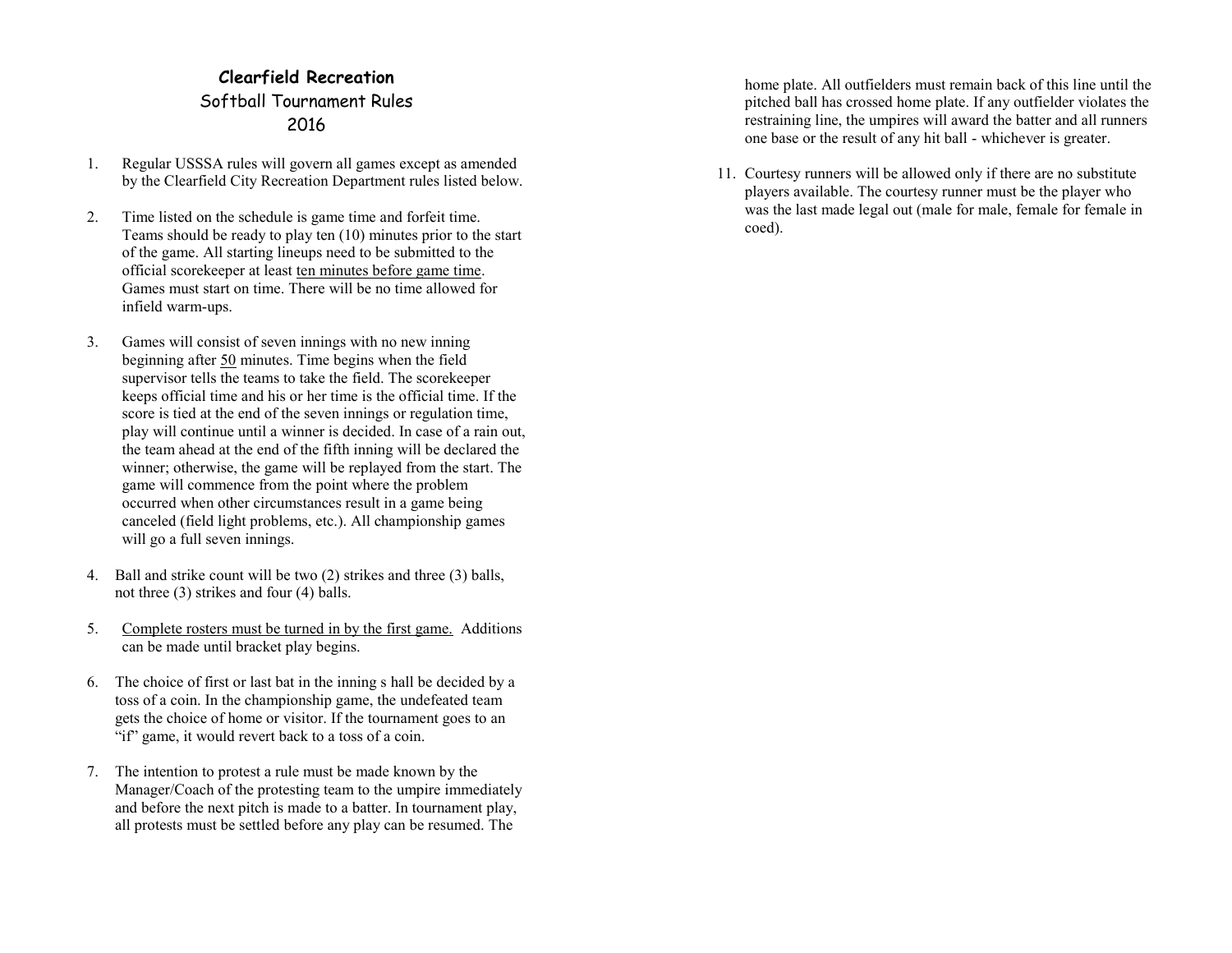pinch hitter or courtesy runner, that person now becomes the E.H. The starting E.H may re -enter the game once he/she is removed from the game. The E.H. may play defense. Coed teams must use two (2) extra hitters if they choose to use an E.H. The two E.H.'s must be a male and a female. A coed team may not use only one (1) E.H. If one of the two extra hitters is forced to leave the game early, and there is no substitute available, then the team must drop to 10 batters.

- 4. Players must alternate their batting positions, starting by placing either a man or woman first and then alternate thereafter. Example: male, female, male, female, etc. You may play with more women than men. Women can bat back to back.
- 5. Male and female players may play any position of the field. Outfield will have two males and two females. And infield may have 3 males 3 females with the pitcher and catcher alternating male and female.
- 6. Once an inning has started, the team in the field must finish the inning with the players occupying the positions they started the inning with. There cannot be any switching during the inning. Exception: A pitcher may be relieved in mid-inning, one time only per inning.
- 7. Sliding is permissible for all players, but players must be aware and cognizant of the fact that injuries may result if the slider uses excessive force against the fielder. If the act is considered flagrant, the offending player is to be removed from the game. If there is a close play the runner must make an effort to avoid contact. (Sliding, getting out of the way)
- 8. For safety and injury prevention, any item considered to be dangerous by game officials may not be worn, and any player wearing such objects must remove them when requested to do so by game officials.
- 9. No player may usurp another player's position, outfielder making the play in the outfield of another outfielder. Pitcher may cover home plate for the catcher. Runners will be declared safe if rule is violated.
- 10. A restraining line will be located at a distance of 200 feet from

Recreation Supervisor will make all decisions, and all decisions are final. Protests shall not be received or considered if they are based solely on a decision involving the accuracy of judgment on the part of the umpire.

- 8. Game balls will be provided for each game by the Recreation Department. New balls will not always be used, but the balls will be in good condition. If any questions, the scorekeeper will make the decision.
- 9. A men's game may be played with only seven (7) players provided the coach establishes where the automatic out is in the lineup before the start of the game. A coed game may be played with only eight (8) players provided the coach establishes where the automatic out is in the lineup before the start of the game. If additional players arrive late, one must be used to fill the vacant slot immediately. A team that does not notify the scorekeeper that they will only have seven (7) players at the start of the game will forfeit the game. A team may not end the game with fewer players than when they started unless a player has been seriously injured and playing may hinder their condition.
- 10. No player shall, at any time, lay a hand upon, shove, strike or threaten an official, other player or spectator. That player will be ejected from the ball game and will not be allowed to play for the remainder of the tournament.
- 11. If a player sustains an injury, it is the coach's responsibility to bring it to the attention of the umpire and scorekeeper.
- 12. All players on a team shall wear shirts of the same color with numbers at least 12" tall. Any team in frequent violation of this rule may be suspended.
- 13. Any of the starting players may be withdrawn and re -entered once, provided such player occupies the same batting position. A starting pitcher who is withdrawn cannot return to the pitching position for the remainder of the game.
- 14. Any player, coach or spectator who fails to act in a sportsmanlike manner before, during or after a games may be ejected from the premises. Any player ejected from a game will be suspended for the following game.